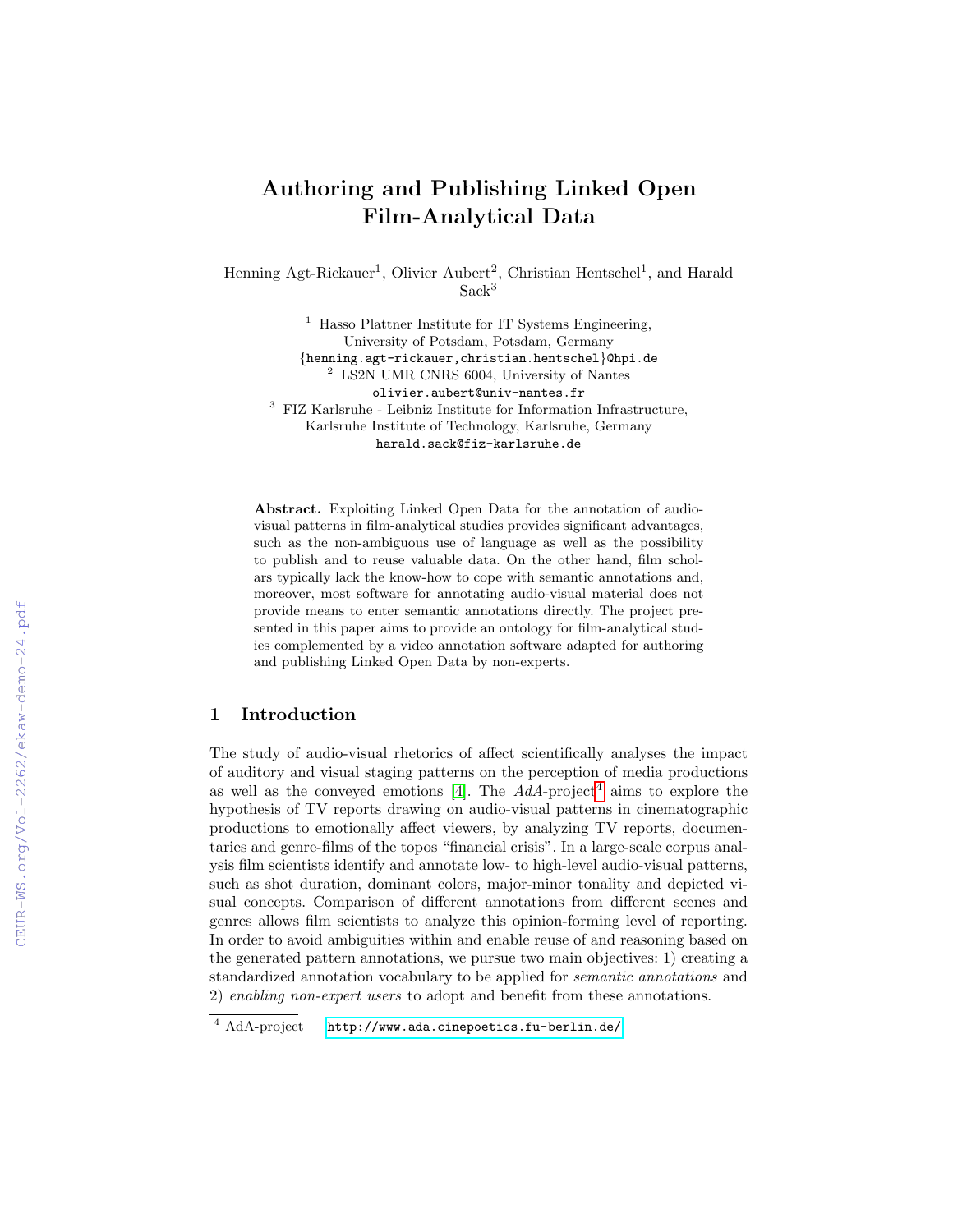In the next section of this paper, we describe the vocabulary used for annotation of audio-visual material, which is based on Linked Open Data principles. The annotation process is performed by film scientists using Advene  $[3]$  — a software toolkit to annotate audio-visual documents. To accommodate specific needs of the project, Advene was extended to improve the manual annotation process, with integration of automatic and semi-automatic helpers, and with support of RDF interoperability through the import of OWL ontologies and export of RDF data. The third section of this paper will therefore present these extensions in more detail and show how Advene helps film scientists to apply semantic annotations without having to deal with the technical challenges. The last part of this paper will give a small outlook on the presented demo. We provide some screenshots and screencasts of the Advene video annotation software at <https://ProjectAdA.github.io/ekaw2018/>.

#### 2 Open Film-Analytical Data

Film scientists carry out an in-depth corpus analysis by precisely describing feature films, documentaries and TV news according to a film-analytical annotation method called  $eMAEX^5$  $eMAEX^5$ . The description involves a lot of manual effort, creating hundreds of annotations per scene as ground truth data. One goal of the project [\[1\]](#page-3-1) is to publish this valuable data as Linked Open Data to make these annotations available to other film scientists as well as researchers from other domains. Therefore, we developed an ontology for fine-grained semantic video annotation, constructed semantic metadata for our video corpus, and implemented linked data extensions for the Advene annotation software.

The AdA ontology offers a vocabulary with a number of categories under which a movie is analyzed (e.g., camera, image composition, acoustics). Each category includes the respective concepts with which the segments of a movie are annotated (e.g., camera movement speed, field size). About 75% of the concepts have associated predefined values (e.g., long shot, medium shot, closeup and others for field size). Others are free-text annotations, such as dialog transcriptions. Currently, the AdA ontology includes 9 categories (annotation level), 78 concepts (annotation types), and 435 predefined annotation values. We pro-vide an online version<sup>[6](#page-1-1)</sup> and a download at the GitHub page of the project<sup>[7](#page-1-2)</sup>.

The ontology contains a data model that uses the latest Web Annotation Vocabulary<sup>[8](#page-1-3)</sup> to express annotations and Media Fragments URIs<sup>[9](#page-1-4)</sup> for timecodebased referencing of video material. This allows the publication of semantic audio and video annotations as Linked Open Data. Semantic metadata of the video corpus is described using the classes and properties of DBpedia, Schema.org,

<span id="page-1-0"></span><sup>5</sup> eMAEX - Electronically-based Media Analysis of EXpressive movements — [https:](https://empirische-medienaesthetik.fu-berlin.de/en/emaex-system/) [//empirische-medienaesthetik.fu-berlin.de/en/emaex-system/](https://empirische-medienaesthetik.fu-berlin.de/en/emaex-system/)

<span id="page-1-1"></span> $^6$  <http://ada.filmontology.org/>

<span id="page-1-2"></span><sup>7</sup> <https://github.com/ProjectAdA/public>

<span id="page-1-3"></span> $^8$  <https://www.w3.org/TR/annotation-vocab/>

<span id="page-1-4"></span> $^9$  <https://www.w3.org/TR/media-frags/>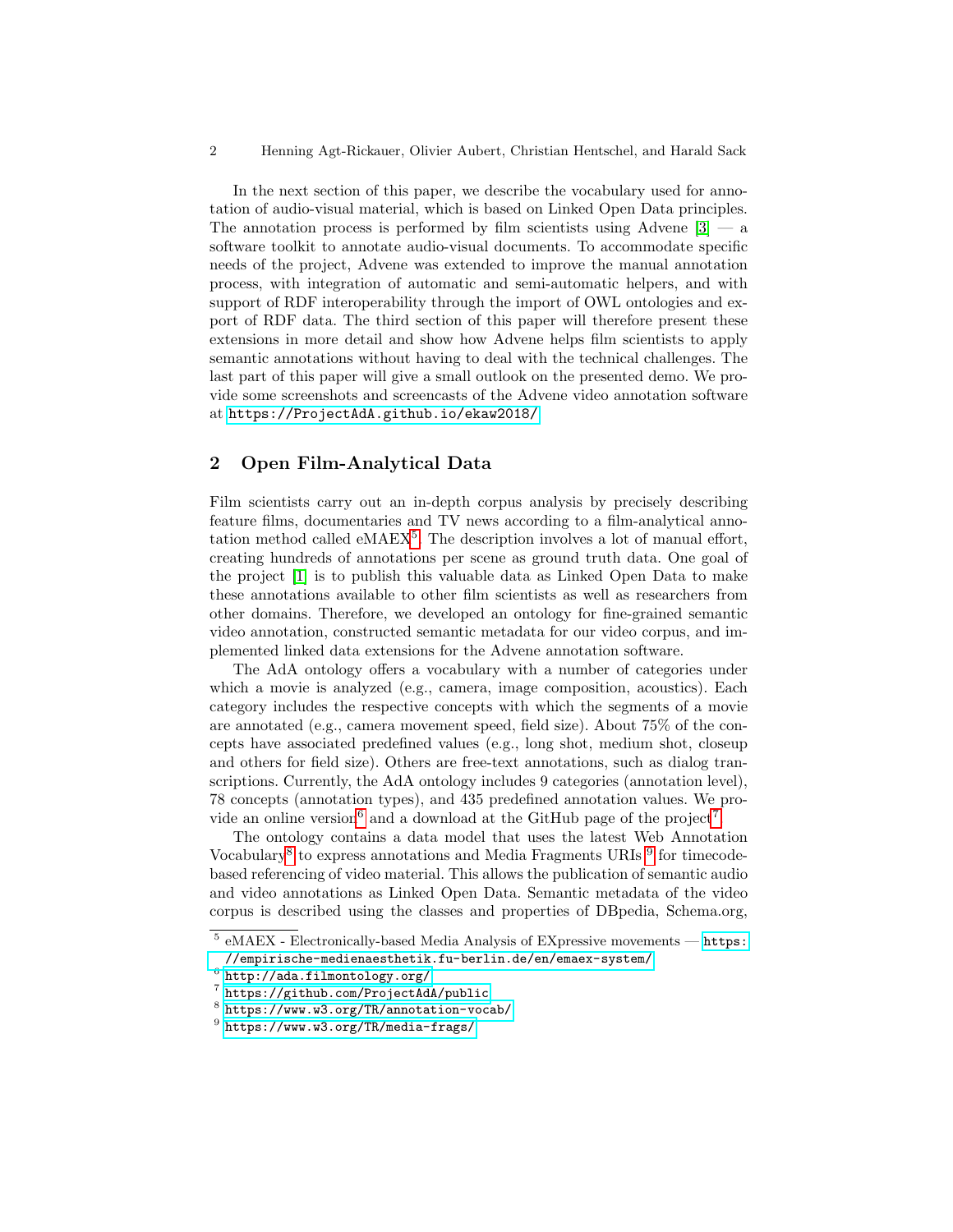and Linked Movie Database, and movies are linked to DBpedia and Wikidata if present in the respective knowledge base.

#### 3 Bridging the Gap with Advene

Advene is a free (GPL) video annotation software aiming at a great flexibility to accommodate the various needs of different users. Some adaptations have been implemented for the project in order to facilitate the annotation task, allowing faster annotation, better collaboration and exporting data into RDF, continuing previous efforts [\[2\]](#page-3-2) in this domain. One of the goals of the project is to allow non-technical users to manage semantic information, more specifically semantic metadata linked to audiovisual fragments. In addition to the generic constraints of video annotation, a common hurdle is the tediousness of specifying precise URIs for semantic content. The Advene platform defines a notion of package, which contains the annotations themselves, but also the definition of the annotation structure and their visualizations. In the context of a specific Advene package, URIs for all ontology elements are specified as metadata, which gives the semantic context for the non-semantic information contained in the annotations. Users are facing mostly basic types and keywords, linked to their expertise domain. When exporting annotation data to RDF, keywords are translated to proper URIs using information present as annotation type metadata.

OWL Import The Advene data model consists of user-defined annotation types and relation types. These types can be grouped into schemas that materialize a specific analysis frame. One of the goals of the project was to provide a way to map the AdA ontology into an Advene set of types and schemas, accompanied with appropriate metadata. The mapping of the AdA ontology structure translated the notion of Annotation Level into Advene schema, and Annotation Types as Advene annotation types. The annotation content can be part of a fixed vocabulary, defined by the ontology. Each predefined value from the ontology has been mapped to a simple keyword (shortname), with metadata allowing to remap it to its original URI during the RDF export phase. An OWL import plugin was developed for Advene. As AdA ontology development underwent many iterations, Advene's merge functionality has been improved to better support data migration.

RDF Export One of the characteristics of Advene is the possibility for users to define their own visualisations, through a template language initially aimed at producing XML data, but which can also produce any kind of data. This approach, which is used for the majority of Advene export filters, has initially been used to implement an RDF export of the annotation data, using the AdA ontology model. However, some project-specific complex structures like evolving or contrasting values could not easily be implemented through this simple syntax-based approach. A new RDFLib-based export filter has thus been developed, offering better robustness, expressiveness and performance. As with the ontology import filter, it is rather specific to the AdA ontology, but its code can be used as a reference implementation for other RDF export filters.